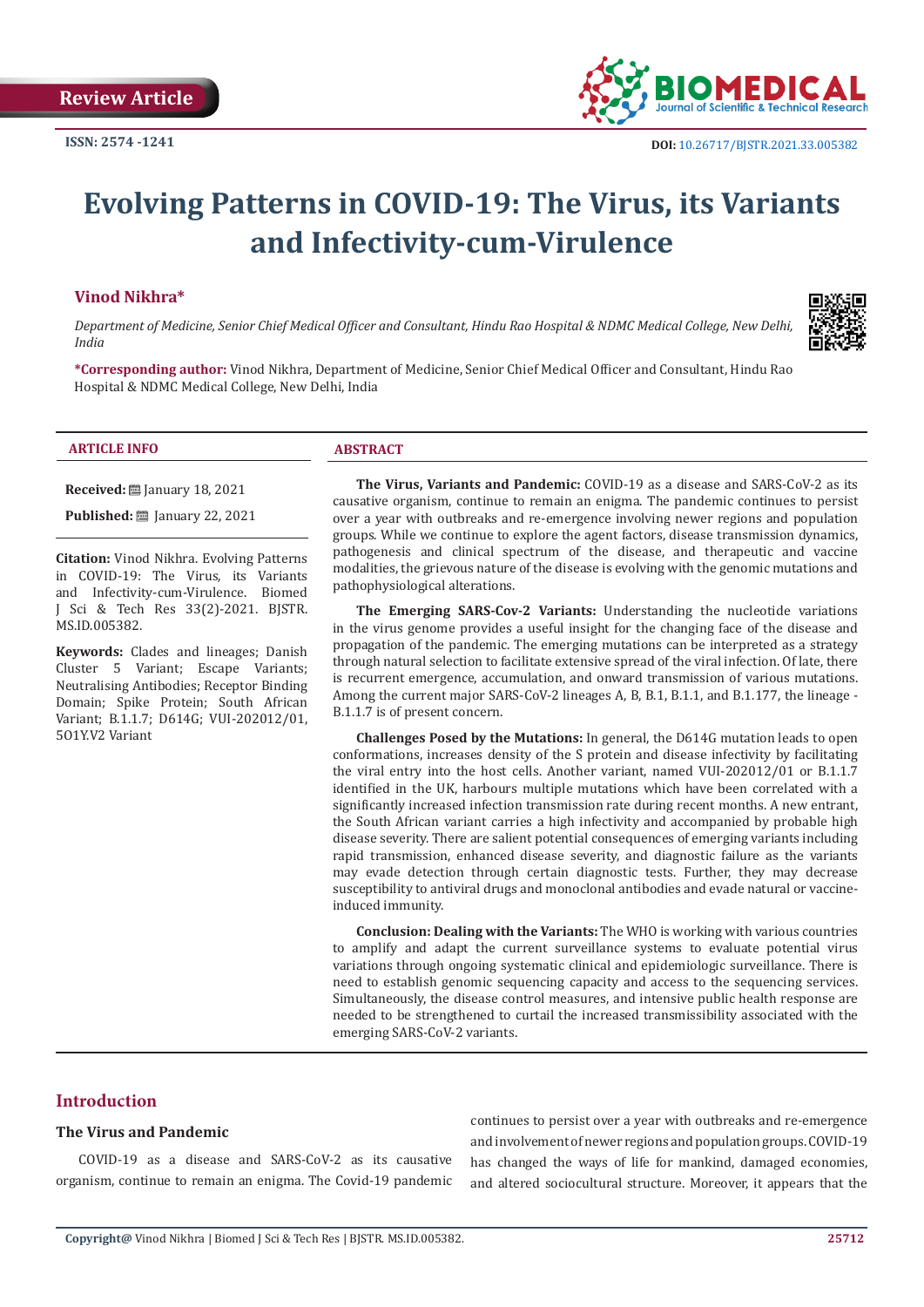SARS-CoV-2 virus is here to stay for the foreseeable future [1] and continue to create further deterioration and havocs.

# **Mutations and Variants of SARS-CoV-2**

While we continue to explore the agent factors, disease transmission dynamics, pathogenesis and clinical spectrum of the disease, and therapeutic modalities, the grievous nature of the disease is evolving further with the genomic changes in the virus and pathophysiological alterations and clinical manifestation. The future of the disease, of course, is stated to depend on various known and unknown factors, which include the effects of seasonality on the disease transmission and spread. At the individual level, it is to depend on the degree and duration of effective immune response to the disease, and at the cohort and societal level on the lifestyle choices made by individuals and measures enforced by the governments. Further, the pandemic's course will also depend on the availability of a COVID-19 vaccine, its efficacy and duration of its protective immune response. Concerning the latter, the significance of viral mutations should also be highlighted and explored further. There are serious challenges posed by SARS-CoV-2 virus and COVID-19 as the disease, that are further increased by mutations and evolution of variants with enhanced infectivity and probably virulence. Looking forward, let us hope that the today's unmet challenges are resolved in near future [2].

# **The Viral Variants Vs Strains**

Being an RNA virus, SARS-CoV-2 has a steady rate of mutations despite presence of the spell-checker, nsp14 protein acting as 3′-5′ exoribonuclease. It is expected and has been observed that the virus accumulates mutations over time. With the mutations, the variants may lose or gain infectivity and virulence. As feared, enhancing the infectivity and virulence due to mutations may pose a heightened challenge for Covid-19 therapeutic and preventive modalities, including vaccines. There is no universally accepted definition for the terms strain, or variant. According to van Regenmortel et al a virus strain is a variant of a given virus that is recognizable because it possesses some unique phenotypic characteristics that remain stable under natural conditions [3]. Whereas the unique phenotypic characteristics and biological properties for a virus strain are different from the compared reference virus, such as the antigenic properties, host range or the disease manifestations it can cause [4]. Further, a virus variant with a simple difference in genome sequence should not be given the status of a separate strain since it lacks a distinct recognizable viral phenotype [5]. Mutations in SARS-CoV-2 are common and over 4,000 mutations have been detected in the spike (S) glycoprotein alone, according to the observations by COVID-19 Genomics UK (COG-UK) Consortium.

# **SARS-CoV-2 Clades and Lineages**

There have been identified several thousand variants of SARS-CoV-2. These variants have been placed under larger groups called clades. Due to lack of uniformity, there have been proposed several nomenclatures for SARS-CoV-2 clades. As of December 2020, the Global Initiative on Sharing All Influenza Data (GISAID) in reference to SARS-CoV-2 or hCoV-19, has identified seven clades - O, S, L, V, G, GH, and GR [6]. Whereas Nextstrain has, as of December 2020, found five - 19A, 19B, 20A, 20B, and 20C [7]. In this reference, Guan et al. have recently named five global clades - G614, S84, V251, I378 and D392 (8). Further, Rambaut et al. have proposed the term 'lineage' and identified five major lineages A, B, B.1, B.1.1, and B.1.177 [8]. Both the Nextstrain and the GISAID clade nomenclatures, in general, aim at a broad categorization of globally circulating diverse SARS-CoV-2 variants, whereas the lineages nomenclature by Rambaut et al has been related to the disease outbreaks and re-emergence.

Trying to simplify the issue, a WHO document has identified six major clades with 14 subclades [9,10]. The largest clade is D614G clade with five subclades. Within D614G clade, D614G/Q57H/T265I subclade forms the largest subclade with 2391 samples. The second largest major clade is L84S clade, observed among travellers from Wuhan and consists of 1662 samples with 2 subclades. The L84S/ P5828L/ subclade is predominantly observed in the United States. Whereas G251V frequently appears in samples from the United Kingdom, Australia, the United States, and Iceland. The remaining two clades D448del and G392D are smaller and without substantial subclades at this point.

# **Emerging SARS-CoV-2 Variants**

# **Mutations and Variation in SARS-CoV-2**

Understanding the nucleotide variations in the SARS-CoV-2 genome provides a useful insight for evolution of the disease and propagation of the pandemic [11]. The early variations have made their way almost unnoticed as the virus spread around the world. Whereas most variations or mutations have no impact on the viral ability to transmit or cause disease, certain mutations appear to have impact on transmissibility, infectivity, or lethality. Some of these mutations have possibly arisen as a result of the virus evolving from immune selection pressure in infected individuals and are more prevalent in patients with mild than those with severe disease. In general, the mutations can be interpreted as a strategy through natural selection to facilitate extensive spread of the viral infection. As such the SARS-CoV-2 virus has a low mutation rate by virtue of the nsp14 protein acting as 3′-5′ exoribonuclease on both single-stranded and double-stranded RNA during the viral replication cycle [12]. Still its large genome appears to facilitate recombination, insertions, and deletions. Andrés et al have noted that the viral S protein accumulates deletions upstream and close to the S1/S2 cleavage site [13]. Further, SARS-CoV-2 can resort to RNA viral evolution through recombination (synthesis of chimeric RNA molecules from two different progeny genomes) and reassortment (the packaging within a single virion of genomic segments from different progeny viruses).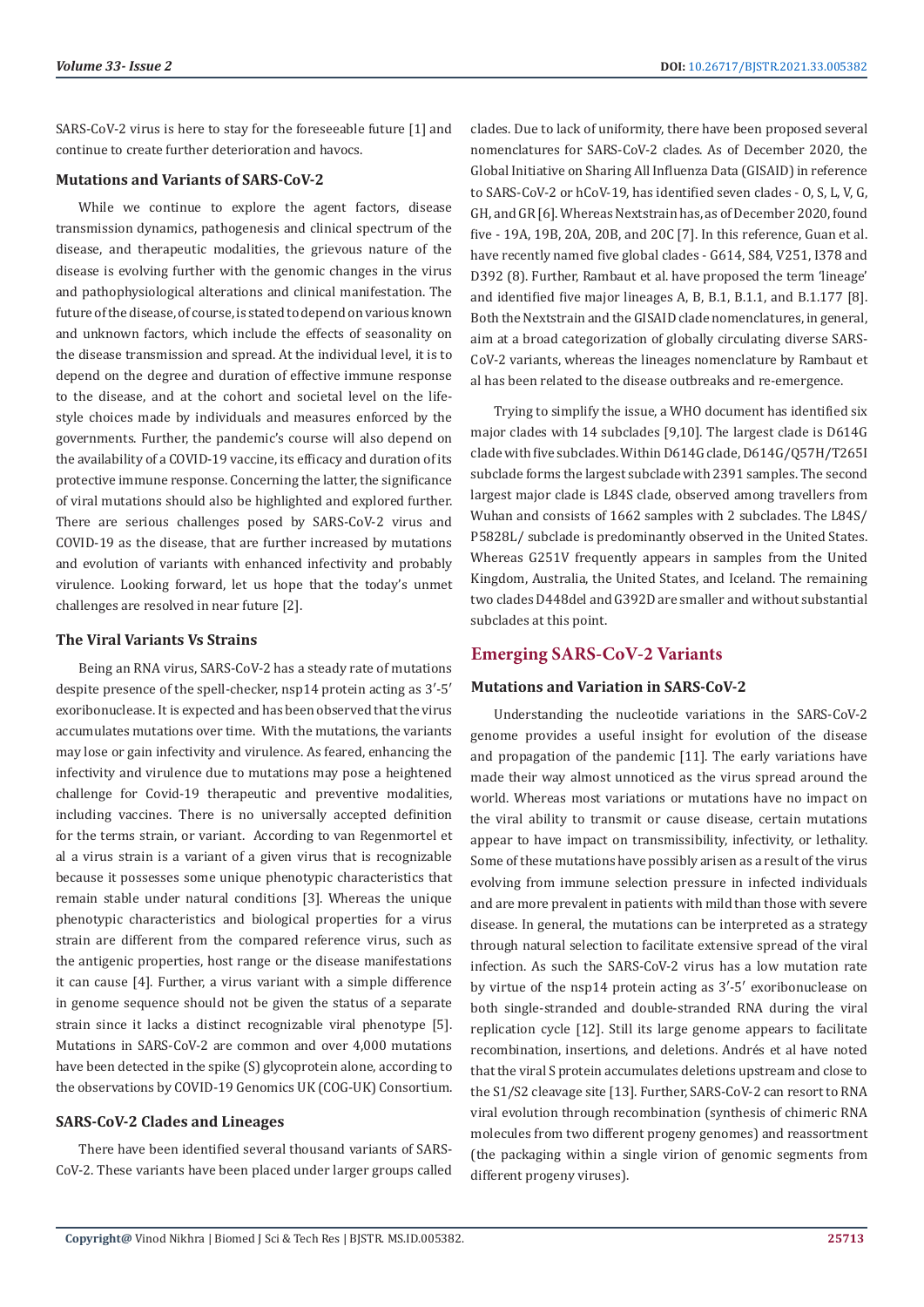**Volume 33- Issue 2 DOI: [10.26717/BJSTR.2021.33.00538](http://dx.doi.org/10.26717/BJSTR.2021.33.005382)2** 

In general, the Single Nucleotide Variations (SNVs) as SARS-CoV-2 Spike amino acid replacements in the Receptor Binding Domain (RBD) occur relatively frequently [14]. There is recurrent emergence and significant onward transmission of a six-nucleotide deletion in the S gene resulting in loss of two amino acids labelled as ΔH69/ΔV70. This deletion often co-occurs with the receptor binding motif amino acid replacements N501Y, N439K and Y453F. As such, these deletions have been found in a small percentage (2.2%) of the samples [15]. Among the Current major SARS-CoV-2 Lineages A, B, B.1, B.1.1, and B.1.177, the lineage - B.1.1.7, of present concern. First sequenced in the UK on 20 Sep 2020, it is spreading to other countries and has been discovered in Denmark, the Netherlands, Italy, Israel, Australia, Hong Kong, Singapore, Japan, and the USA. The other countries are being increasingly involved. Using the complete sequences of 1,932 SARS-CoV-2 genomes, six types of the variants have been identified. The 13 signature variations in the form of SNVs in protein coding regions and one SNV in the 5′ untranslated region (UTR) provide interpretation for the six types (types I to VI). The type VI, characterized by the four signature SNVs C241T (5′UTR), C3037T (nsp3 F924F), C14408T (nsp12 P4715L), and A23403G (Spike D614G), with strong allelic associations, first reported in China, has become the dominant type world over.

Out of these, C241T is in the 5′ UTR appears to be of uncertain significance. The other three SNVs, 3037T-14408T-23403G characterising the increasing frequency of the type VI, in majority of samples from various regions indicate a possible fitness gain for the virus. Further, it has been noted that the variants missing one or two of these signature SNVs fail to persist or wiped out by other evolutionary more fit variants [16]. Taking a note of the major mutations, their lineages and effects on disease transmissibility is important to understand the changing face of the pandemic (Table 1).

**Table 1:** Major mutations, lineages and effects on disease transmissibility and course.

| <b>Mutation Lineage</b>     |              | <b>Effects</b>                                |  |
|-----------------------------|--------------|-----------------------------------------------|--|
| D6140                       | B.1          | Moderate effect on transmissibility           |  |
| A222V                       | B.1.177      | Fast growing lineage.                         |  |
| N439K                       | B.1.141      | No mutation effects documented.               |  |
|                             | B.1.258      | Eludes some mAbs.                             |  |
|                             |              | Enhanced affinity for hACE2 receptor binding  |  |
| $\Delta$ 69-70              | <b>B.1.1</b> | Evades immune response.                       |  |
|                             | B.1.258      | Diagnostic failure in assays targeting S gene |  |
| N501Y                       | B.1.1.7      | Fast growing lineage                          |  |
|                             |              | Enhanced affinity for hACE2 receptor binding  |  |
|                             |              | Fast growing lineage                          |  |
| $N501Y*$<br>$\Delta$ 69-70  | B.1.1.7      | Evades immune response.                       |  |
|                             |              | Enhanced affinity for hACE2 receptor binding  |  |
| $N4391<+$<br>$\Delta$ 69-70 | B.1.256      | Evades immune response.                       |  |
|                             |              | Enhanced affinity for hACE2 receptor binding  |  |
| Y453F                       | <b>B.1.1</b> | Eludes some mAbs.                             |  |
|                             | B.1.1.298    | Enhanced affinity for hACE2 receptor binding  |  |

#### **Emergence of the D614G Variant**

The genomic analysis of various samples for SARS-CoV-2 from several regions has found an increased proportion of some particular variants. One such variant is the D614G mutation in the C-terminal end of the S1 domain and in proximity to the S2 subunit. In short called the G variant, it has increased in prevalence during the pandemic, probably after initially arising in China and then spreading to Italy in January and later globally to become the dominant form in the pandemic [17]. The SARS-CoV-2 G variant is part of the G clade by GISAID and the B1 clade by the Phylogenetic Assignment of Named Global Outbreak LINeages (PANGOLIN). The variant is associated with the faster viral transmission and harbouring and discharge of higher viral loads by virtue of higher binding to the ACE2 receptor and higher protein stability [18]. In addition, it is associated with reduced S1 Shedding. The presence of glycine at 614, thus, appears to improve the S-Protein Stability and Increase its incorporation into virions. Further, the structural analyses have revealed that the RBD of the D614G form of the spike protein is more likely to assume an 'open' conformation than the RBD of the ancestral D614S form, resulting in an improved ability to bind to the hACE2 receptor. Furthermore, the higher viral load with D614G is consistent with epidemiological data suggesting enhanced infectivity associated with D614G [19].

Studies in human respiratory cells and in animal models demonstrated that compared to the ancestral virus, the variant with the D614G substitution has increased infectivity and transmission. With the studies in hamsters infected with D614S and D614G variants, Plante et al. have documented that the D614G variant replicated to higher titers in nasal-wash samples early after infection than the ancestral D614S variant. These findings suggest increased viral fitness for D614G in the major upper airway compartment potentially associated with enhanced transmission [20]. Experimentally, the D614G variant was found to be equally sensitive to neutralizing antibodies and did not cause more severe disease than the ancestral variant in hamsters, an observation supporting current findings in humans [21]. As shown, the SARS-CoV-2 virus with the D614G mutation is more infective in laboratory tests. But the results of lab tests cannot be directly extrapolated to the real-world occurrence as a lot of additional factors are involved in human transmission, including host-pathogen interactions, host genetics and other epidemiological considerations. Further, the mutation does not appear to have impact on the virulence and the SARS-CoV-2 virus with the D614G substitution does not cause more severe illness or alter the effectiveness of existing laboratory diagnostics, therapeutics, vaccines, or public health preventive measures.

In general, the D614G mutation leads to more open RBD conformations, increases density of the S protein and disease infectivity by facilitating the viral entry into the host cells [22]. Further, this mutation is often accompanied by other mutations involving parts of the SARS-CoV-2 genome. Epidemiologically, the rapid spread of D614G was first spotted in early samples collected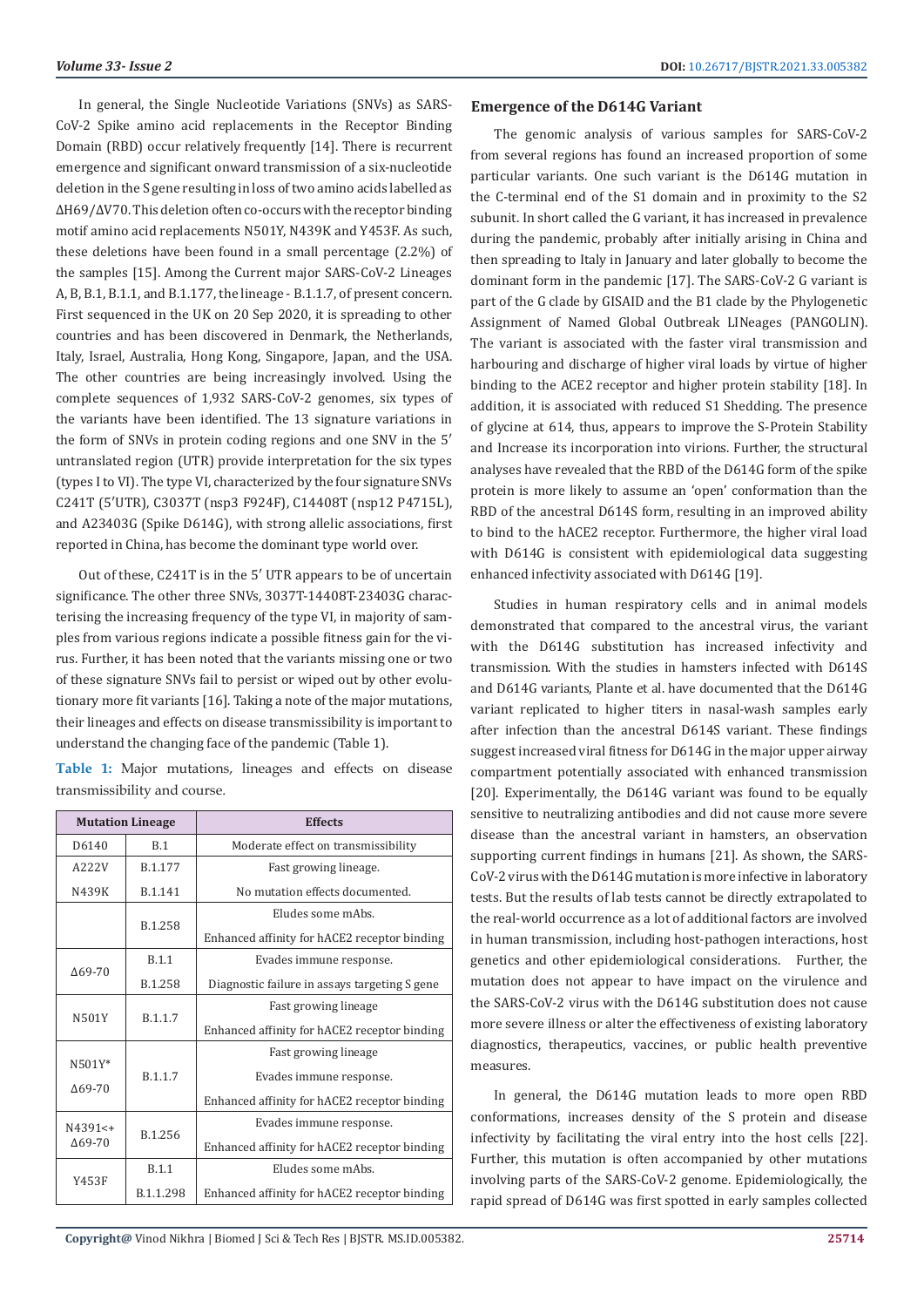from China and Germany. In due course, it has become the dominant strain across the European continent, Australia, Canada, and parts of the United States, and probably rest of the world regions. It appears that D614G represents a more transmissible form of SARS-CoV-2, which has emerged as a product of natural selection [18]. There is a potential concern that a similar situation may occur with the VUI-202012/01 or B.1.1.7 variant.

# **Emergence of VUI-202012/01 Variant**

Another variant, named VUI-202012/01 (Variant Under Investigation, year 2020, month 12, variant 01) or the phylogenetic cluster named lineage B.1.1.7 has been identified through viral genomic sequencing in the UK. It has 17 mutations that may lead to a conformational change in the shape of the virus including the S protein. Out of the acquired 23 changes, there are 14 nonsynonymous (Amino Acid [AA] altering) mutations, 6 synonymous (non-AA altering), and 3 deletions. The deletions include a double 69/70 deletion and P681H - near the S1/S2 furin cleavage site, in the S protein, and ORF8 stop codon (Q27stop) - in open reading frame 8. Apart from this, there are multiple S protein mutations such as N501Y, A570D, D614G, Y453F, T716I, S982A, D1118H as well as mutations in other genomic regions. Recently a distinct phylogenetic cluster (named lineage B.1.1.7) was detected within the COG-UK surveillance dataset. This cluster accounts for an increasing proportion of cases in various parts of England [9,23]. Further, the preliminary analyses in the UK suggests that the UK variant B.1.1.7 having multiple mutations is significantly more transmissible than previously circulating variants, with an estimated potential to increase the reproductive number (R) by 0.4 or greater with an estimated increased transmissibility of up to 70 percent [24]. As reported by the UK, there is no clear epidemiological link to animals for VUI 202012/01 [25].

The variant was first detected during October 2020 in the UK from a sample taken in Sep 2020. The backwards tracing using genetic evidence suggests this new variant first emerged in September 2020 and then circulated at low levels in the population until mid-November, and thereafter it has spread alarmingly by mid-December. It has been correlated with a significantly increased infection transmission rate in the UK, having a 'selection coefficient' of 0.70 (70%), with a generational interval of 6.5 days, and being 74% more transmissible [26]. The cases with the new variant have been detected from various European countries including Denmark, Netherlands, and Belgium. The impact of suddenly increasing spread of the VOC 202012/01 variant was not made out till late-December [27].

The emergence of VUI-202012/01 has certain likely implications:

a) There is a probability of a wider spread of the new virus variant across the European nations and continents.

b) The potential impact on SARS-CoV-2 diagnostics - The UK reports that the deletion 69-70 in the spike protein of

the variant causes a negative result from S-gene RT-PCR assays applied in some laboratories in the UK. This specific mutation has occurred many times in different countries and is geographically widespread.

c) The potential impact on severity of disease in a population or groups - The available information regarding severity of the new virus variant is limited. To date, there is no indication of increased disease severity observed related to the variant, but the assessment is presumptive as most of the reported cases are people under 60 years old, who are less likely to develop severe symptoms.

d) Rapid increase of a SARS-CoV-2 variant with multiple spike protein mutations in the UK, endorses significantly increased infectivity. None of the previously described SARS-CoV-2 variants have shown this property.

e) Frequency of reinfections - The mutations observed in the new variant are related to the RBD and other surface structures, which may alter the antigenic properties of the virus. Based on this observation, it is likely that reduced neutralisation by antibodies may be seen. But so far there is no evidence for increased risk for reinfection.

f) The potential impact on vaccine effectiveness is a worrisome issue. It is being speculated based on limited studies that the efficacy COVID-19 vaccines may remain like the ancestral SSARS-CoV-2 virus.

The VOC-202012/01 variant, also known as lineage B.1.1.7, is notable for a high number of mutations it contains. In all it involves 23 mutations: 13 non-synonymous mutations, 4 deletions, and 6 synonymous mutations [9]. Whereas 17 mutations alter proteins, the remaining six do not. The most important change in VOC-202012/01 is N501Y, the change from asparagine (N) to tyrosine (Y) at amino-acid position 501, inside the Receptor-Binding Motif (RBM) part of the RBD [28]. Another feature in the variant, the Q27stop mutation renders the ORF8 protein inactive, which is an immunoglobulin (Ig)–like protein modulating the pathogenesis by mediating Major Histocompatibility Complex I (MHC-I) degradation and suppressing type I interferon (IFN)–mediated antiviral response and associated to milder disease and better prognosis.

As such the mutations in the RBD can change antibody recognition, ACE2 binding specificity, and the infectivity. Thus, the mutation N501Y affects the receptor binding affinity of the spike protein and alone or in combination with the deletion at 69/70 in the N Terminal Domain (NTD) enhances the transmissibility. An examination of the global GISAID SARS-COV-2 sequence database shows that this N501Y mutation has been circulating sporadically earlier outside the UK, in Brazil in April, Australia in June-July, and in USA in July 2020 [29]. The same mutation being independently selected several times appears to imply its fitness for the virus. Presently the preliminary epidemiologic indicators suggest the B.1.1.7 variant is associated with higher viral loads in respiratory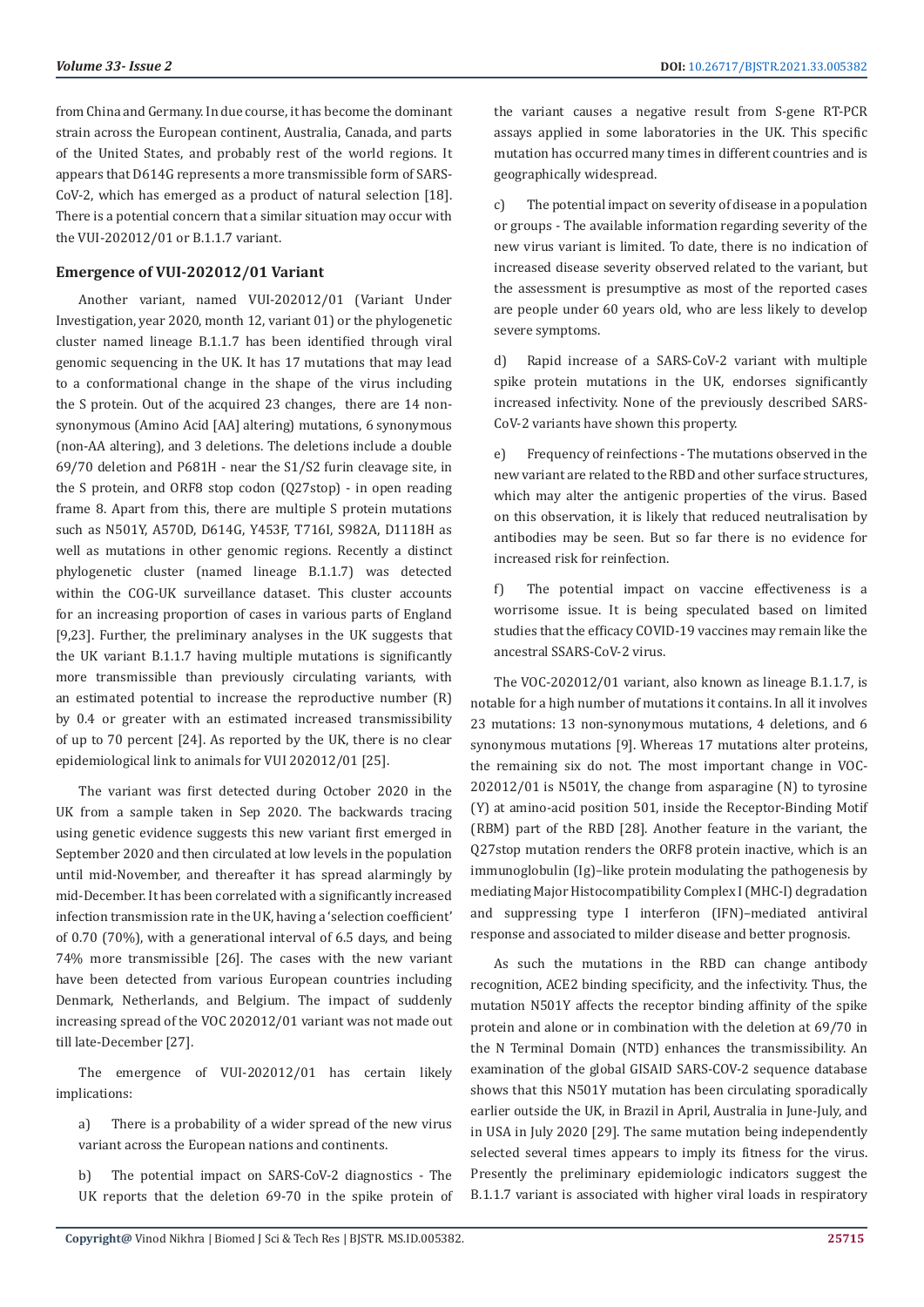tracts and increased transmissibility associated at least partly with the N501Y mutation [30]. However, there is no indication of change in the disease severity as measured by length of hospitalization and 28-day case fatality. But on a careful note, a clinical study has documented that the variant in a patient was less susceptible to convalescent plasma than wild-type virus [14]. Thus, there are potential concerns that the B.1.1.7 variant might lead to more severe disease or even evade vaccine-induced immunity. The B.1.1.7 variant is reckoned to have spread in the UK following its probable emergence during September 2020 and rapidly replaced other variants, and since then has been detected in numerous countries around the world, including the US, Canada, Australia, and Japan.

# **The South Africa 5O1Y.V2 Variant**

Another new variant, the South African lineage, has been detected as rapidly spreading in the Eastern Cape, Western Cape, and KwaZulu-Natal provinces in South Africa. This variant was first identified in Nelson Mandela Bay, South Africa, in samples dating back to the beginning of October 2020, and cases have since been detected outside of South Africa including Zambia in late December 2020. The variant bears the N501Y mutation and

accompanied with a high viral load and increased transmissibility and has largely replaced other SARS-CoV-2 variants in the region. Currently, there is no evidence of this variant being associated with more severe disease or worse outcomes. The variant has additional mutations, E484K and K417N, in the RBD in the S glycoprotein and is associated with immune escape [31]. This variant named 20C/501Y.V2 or B.1.351 lineage has emerged independently of the B.1.1.7 lineage and shares some mutations with the B.1.1.7 lineage. It has multiple mutations in the spike protein, including N501Y but does not contain the deletion at 69/70. It is feared that out of the two N501R variants, V1 – the English and V2 - the South African, the latter with 2 other mutations, K417N and E484K, in the RBD of the S protein could be more infectious. The variant has been shown to infect younger people with no underlying health conditions and may resist the vaccine [32]. While the variants D614G, 202012/01 and 501Y.V2, and other variants appear to influence the disease infectivity, they do not appear to cause changes in clinical presentation or severity (Table 2). However, the higher case incidence may lead to an increase in COVID-19 hospitalizations and deaths and more intensive public health measures may be required to control transmission of these variants.

| The Variants                              | Associated mutations                                                                                                               | Effects on disease                                                               | Remarks                                                                          |
|-------------------------------------------|------------------------------------------------------------------------------------------------------------------------------------|----------------------------------------------------------------------------------|----------------------------------------------------------------------------------|
|                                           | Substitution of                                                                                                                    | Substitution of                                                                  |                                                                                  |
| D614G                                     | aspartic acid (0) with glycine                                                                                                     | aspartic acid (0) with glycine                                                   | Dominant variant in                                                              |
|                                           | (G) due to single mutation in                                                                                                      | (G). due to single mutation in                                                   | most countries and                                                               |
|                                           | RNA codon                                                                                                                          | RNA codon                                                                        |                                                                                  |
| VUI-202012/01<br>or<br>8.1.1.7            | Multiple S protein mutations -<br>N501Y, A5700. D614G. Y453F,<br>77161, 5982A and D1118H<br>Mutations in other genomic<br>regions. | Increased infection transmission.<br>Disease severity?<br>Effect on vaccine?     | First detected in the<br>UK, fast spreading<br>to other                          |
| South African<br>501Y.V2<br>or<br>8.1.351 | N501R, K417N and E484K                                                                                                             | Increased infectivity and ?disease<br>severity.<br>May evade vaccine<br>response | Increased infectivity and ?disease<br>severity.<br>May evade vaccine<br>response |
| Danish<br>Cluster <sub>5</sub>            | Multiple mutations<br>including Y453F<br>Spread from minks to human                                                                | Decreased sensitivity to<br>neutralizing antibodies                              | The variant has now<br>become extinct                                            |
| Nigerian Variant or B.1.207               | S protein mutation,<br>5:P681H - involving                                                                                         | No evidence of<br>increased transmission                                         | Accounts for only<br>about 1% SARS-                                              |
|                                           | S1/S2 furin cleavage site                                                                                                          | rate                                                                             | CoV-2 genomss                                                                    |
| The escape<br>variants                    | Prominently encountered.<br>Escape variant S:N440K<br>in India                                                                     | One of 19 escape<br>variants (2.1% SARS.<br>CoV-2 grammes)                       | Evolved during<br>recent months                                                  |
| ORFS stop                                 | The mutation in                                                                                                                    | The effect seems highly                                                          | Emerged and                                                                      |
| codon                                     | open reading frame 8                                                                                                               | variable                                                                         | disappeared earlier                                                              |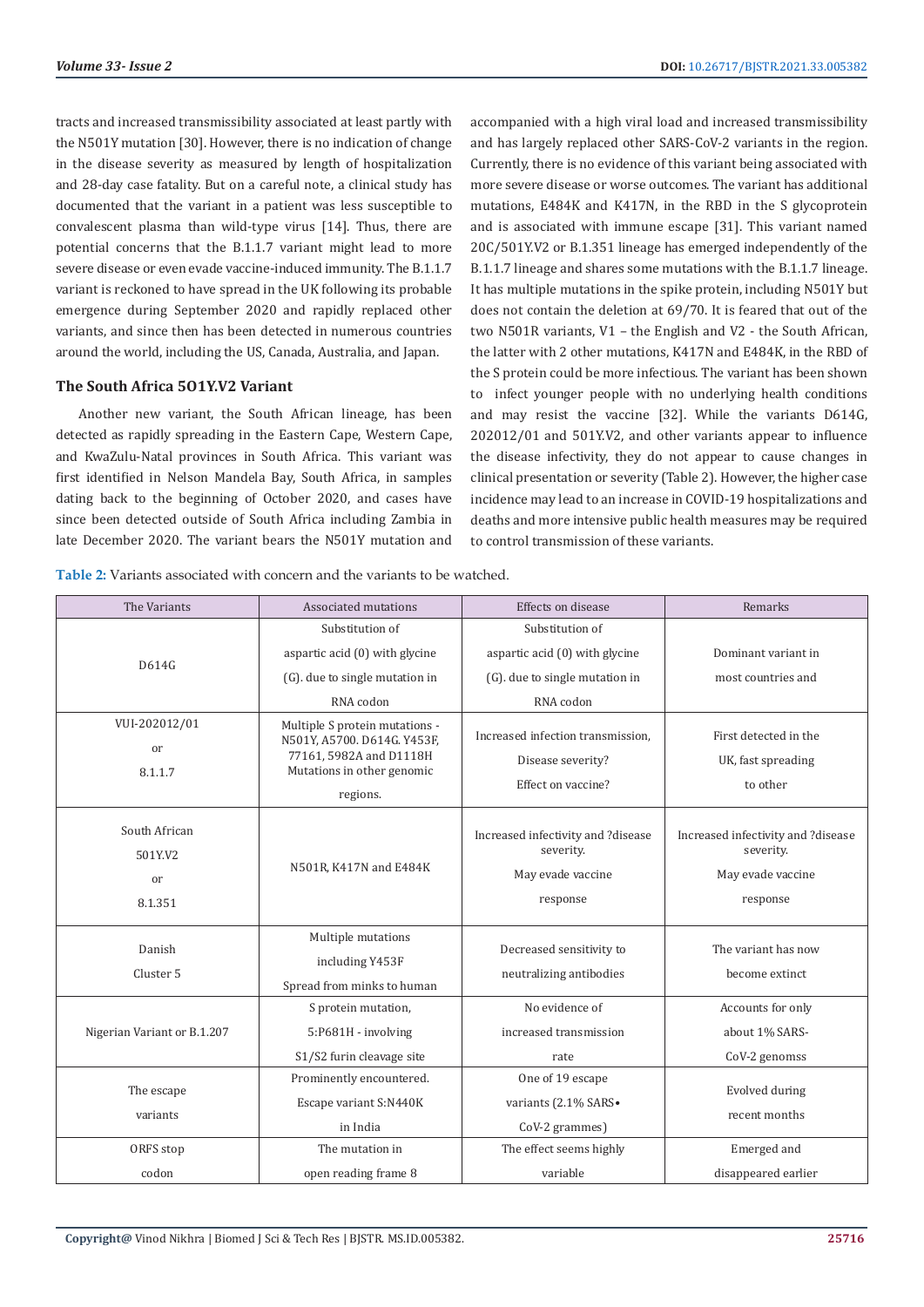# **The Danish "Cluster 5" Variant**

The Cluster 5 variant, also referred to as ΔFVI-spike, was identified by the Danish State Serum Institute (SSI) during August 2020. It was discovered in Northern Jutland, Denmark, and is believed to have been spread from minks to humans in mink farms. The variant has multiple mutations and preliminary studies indicated that the variant may potentially result in reduced virus neutralization in humans, leading to decreased extent and duration of immune protection following natural infection or vaccination. As per the WHO communique also, the cluster 5 has been found to have a moderately decreased sensitivity to neutralizing antibodies [33]. Following identification, extensive investigation and surveillance, Danish authorities have identified only 12 human cases of the Cluster 5 variant in September 2020. Subsequent to culling of the mink population, lockdown. and travel restrictions, and masstesting the variant was held from spreading further, and SSI announced on 19 November 2020 that cluster 5 in all probability had become extinct [34].

#### **The New Brazilian Variant**

The new variant, also called P.1, belongs to the B.1.1.248 lineage of the coronavirus and as per the Japanese National Institute of Infectious Diseases (NIID) has 12 mutations, including N501Y and E484K, in its spike protein. Further research has shown that E484K could be associated with escape from neutralizing antibodies and may be able to evade parts of the body's natural defence memory that bestows immunity. It is being conjectured that the P.1 variant has been circulating in Brazil's Amazonas state since July of last year, before being detected in Japan during January 2021. The variant has high transmissibility and by eluding the immune response may be associated with re-infection.

# **Other Isolated and Minor Mutations**

**B.1.207 Variant:** The P681H, a S protein mutation involving the S1/S2 furin cleavage site, has been recently reported from Nigeria. The P681H mutation is shared in VOC-202012/01, but has emerged spontaneously several times earlier also, and there is no evidence to indicate it contributing to increased transmission of the virus in Nigeria [35]. Earlier the analysis of samples collected in Aug 2020 and sequenced at the African Centre of Excellence for Genomics of Infectious Diseases (ACEGID), Nigeria, identified two SARS-CoV-2 sequences that share one non-synonymous SNP in S protein in common with this lineage. At the moment, only about 1% of the SARS-CoV-2 genomes from Nigeria share any of the 17 protein-altering variants from the UK lineage of concern (B.1.1.7) and other mutations such as the N501Y, A570D, and the HV 69 - 70 deletion in S protein have not been detected in Nigeria.

**ORF8 Stop Codon (Q27stop):** This mutation is not in the S protein but involves the open reading frame 8. The mutations akin to this, have occurred in the past. In Singapore, one strain with this type of mutation emerged and disappeared. This is in line with the understanding that SARS-CoV-2 ORF8 is poorly conserved among coronaviruses. Among accessory genes, open reading frame 8 (ORF8) stands out by being highly variable and may be related with the virus ability to spread [36].

**S:N440K Variant:** The CSIR Institute of Genomics and Integrative Biology (CSIR-IGIB) team in India has identified 19 genetic variants of the SARS-CoV-2 in India which have evolved to evade neutralising antibodies. Out of the 19 immune escape variants in India, one in particular known as S:N440K variant has been reported in 2.1 per cent of the gene sequences in India [37]. This variant appears to have evolved during the recent months. It has been associated with a case of reinfection in a 28-yearold female healthcare worker and possibly confers resistance to neutralising antibodies.

# **The Challenges Posed by Sars-Cov-2 Mutations**

# **The Genomic Analysis of SARS-CoV-2 Variants**

Of the 2969 missense variants, 1905 variants are found in ORF1ab, which is the longest ORF occupying two thirds of the entire genome. ORF1ab is transcribed into a multiprotein and subsequently cleaved into 16 Non-Structural Proteins (NSPs). Of these proteins, NSP3 has the largest number of missense variants among ORF1ab proteins. Of the NSP3 missense variants, A58T has been found to be the most common followed by P153L. The most common variants identified are the synonymous variant 3037C > T (6334 samples), ORF1ab P4715L (RdRp P323L; 6319 samples) and SD614G (6294 samples). Further, they are found to occur simultaneously in over 3000 samples, mainly from Europe and the United States [10]. The most common clade identified is the D614G variant, located in a B-cell epitope with a highly immunodominant region and may therefore affect vaccine effectiveness. Although amino acids are quite conserved in this epitope, there have been identified 14 other related variants [38].

Almost all variants with D614G mutation, in addition have a mutation in the protein responsible for replication (ORF1ab P4715L; RdRp P323L), which might affect replication speed of the virus. This protein being the target of the anti-viral drugs such as remdesivir and favipiravir, the probability of mutations may lead to emergence of the treatment resistant forms. Whereas the mutations in the RBD may not be selected further as they are likely to reduce receptor binding affinity which would decrease the virus fitness [39]. V483A and G476S are primarily observed in samples from the United States, whereas V367F is found in samples from China, Hong Kong, France, and the Netherlands. The V367F and D364Y variants have been reported to enhance the structural stability of the S protein and facilitate efficient receptor binding. All viruses, including SARS-CoV-2, change over time, most without a direct benefit to the virus in terms of increasing its infectiousness or transmissibility, and sometimes limiting propagation. The mutations alter RNA virus pathogenesis, virulence, transmissibility, or a combination of these.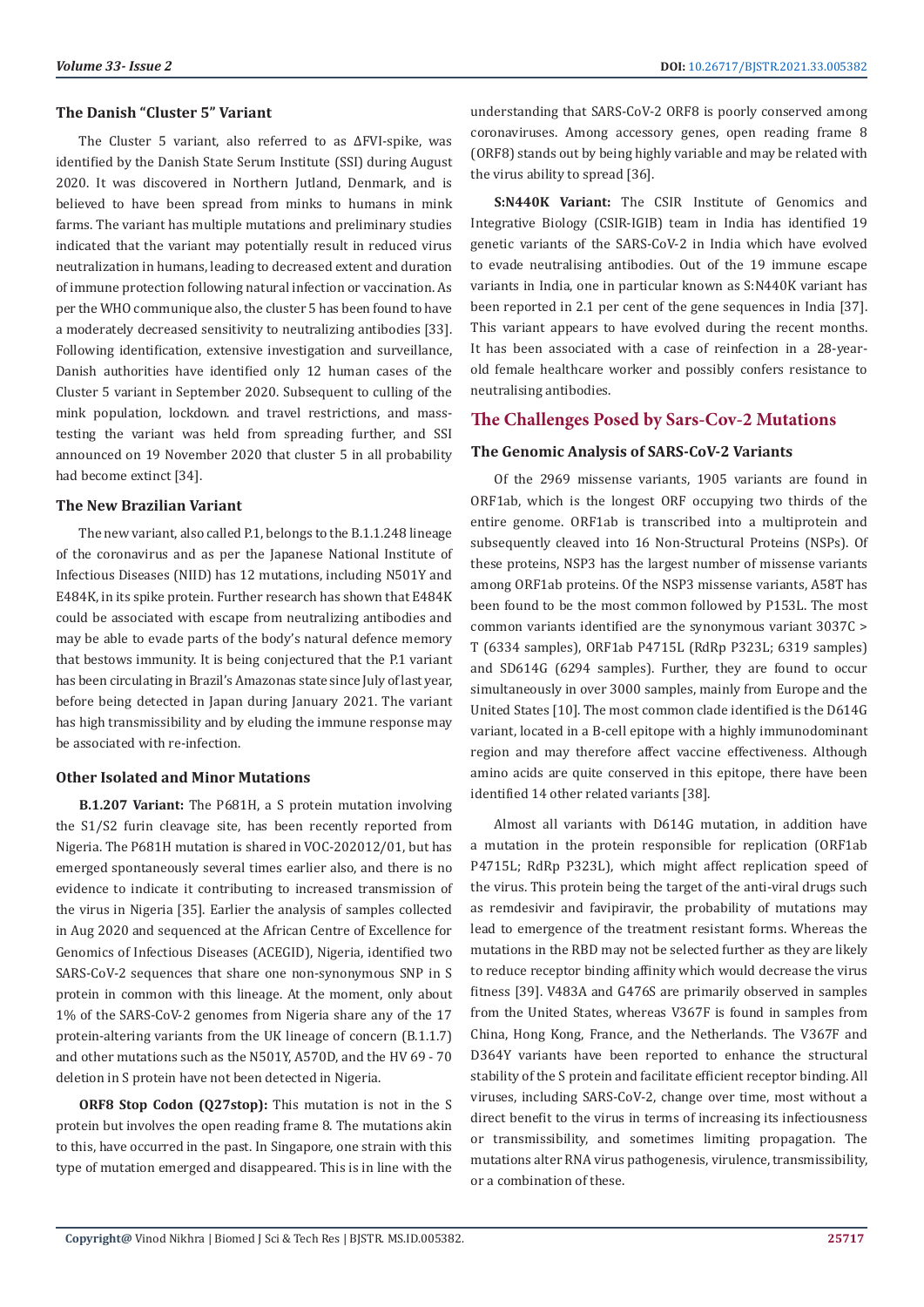The potential for virus mutation increases with the frequency of infections. Therefore, reducing transmission of SARS-CoV-2 by disease control measures as well as avoiding introductions to animal populations, are critical aspects to the global strategy to reduce the occurrence of mutations with negative public health implications. Further studies are required to understand the impact of specific mutations on viral properties and the effectiveness of diagnostics, therapeutics. and vaccines. Though, it is thought that a COVID-19 vaccine is likely to work, because vaccines use multiple targets to elicit an immune response [40]. The genome data outlines that two SARS-CoV-2 virus samples collected from anywhere in the world differ by an average of just 10 RNA letters out of 29,903 [41]. Thus, there is a sluggish mutation rate. But in spite of this, the researchers have catalogued more than 12,000 mutations in SARS-CoV-2 genomes. Most of the mutations appear not to affect the virus's ability to spread or alter the disease severity. In fact, the mutations altering the viral structural proteins are more likely to harm a virus and make it extinct rather than improve it. On the other hand, an insignificant mutation can downgrade the immune response. Further, various mutations having no major impact might in future course of the disease and pandemic may accumulate to alter the infectivity and disease severity [42].

#### **The COVID-19 pandemic in Africa and Asia**

Till now the African countries have reported far fewer cases and deaths from COVID-19 than predicted. As of 22 November 2020, the continent of Africa, comprising 1.3 billion people, had recorded 2,070,953 cases of COVID-19 and 49,728 deaths [43]. This represents about 3.6% of total global cases and is far too low than the predicted up to 70 million Africans may be infected with SARS-CoV-2 with more than 3 million deaths by June 2020 [44]. A sero-survey study for measuring the occurrence of SARS-CoV-2 antibodies in blood donors in Kenya has highlighted that the incidence of SARS-CoV-2 infection is much higher than expected from case numbers [45]. Similarly, in October 2020, Mozambique reported less than 3000 confirmed cases of COVID-19; however, sero-surveys have found the actual transmission much higher [46]. This suggests that there may be more infections than documented. A similar scenario exists for other developing countries including India, where the Sero-survey study by the Department of Science and Technology (DST), has shown about 90 missed cases for every case detected. The DST has developed the Covid-19 India National supermodel indicating that 60% of the Indian population may have already been infected and recovered. The estimate was arrived based on mathematical and statistical model to map the trajectory of the virus and does not denote a failure of detection system but may indicate that the effect of the disease has not been severe [47].

#### **The Ill-defined and Short-lived Immune Response**

In the experimental studies using animals and cell cultures, along with the latest molecular techniques, and in small human clinical studies, the immune response to SARS-CoV-2 has been

recognized [48]. Further, the animal studies in mice, primate studies in monkeys and human clinical studies have documented that those who received one of the experimental RNA vaccines, produced antibodies that proved more potent at blocking G viruses than D viruses [49]. This may be related to the more open conformation of its RBD. With the G variant now dominant globally, these findings are encouraging. So far, various SARS-CoV-2 variants do not stop the immune system from developing neutralising antibodies that recognize the virus. The researchers are, though, wary of the potential of SARS-CoV-2 to evade immunity and antigenic responses like the HIV. There exists a probability that the virus may acquire mutations that either evade the immune response or alter its susceptibility to antibodies and immune cells. Further, it is not certain whether the immunity will be effective or lasting. A related unanswered question is whether a vaccine will provide adequate protection, so that those who have recovered from COVID-19 or vaccinated can return to pre-pandemic behaviours. Furthermore, the reinfections have been documented to occur [50]. But so far neither the frequency nor the elements of the immune response associated with reinfection have been adequately researched and well documented.

#### **The Effect of Mutations on COVID-19 Vaccines**

Presently, the researchers as well as clinicians are most concerned about several mutations occurring in group in the S protein. The accumulation of multiple mutations as in the British variant or South African variant is more of a concern and could potentially impede immune protection. Another unresolved issue is the concern that the mutations can have far-reaching consequences for the human health in form of delayed disease complications. There is a chance that vaccines currently being administered in the country may not provide sufficient immunity against new variants emerging in both the UK and South Africa. Though, there is no evidence that the vaccines currently being administered will not be able to protect against these new variants. As such the mutations may make the virus less susceptible to the immune response triggered by the vaccines. It is being conjectured that even if the vaccine is not effective against the new variants, COVID-19 vaccine manufacturers might be able to make changes in the vaccines to add protection against the emerging variants. Scientists believe such changes, if needed can be made in about six weeks' time.

#### **The Staggered Covid-19 Vaccine Dosing in the UK**

Facing rising infections and the upcoming ever-tightening lockdowns, the United Kingdom has reportedly decided to delay the second dose of both the Pfizer-BioNtech and Oxford-AstraZeneca vaccines. The proposed change from 21 days between doses to 12 weeks, will allow more people to get the protection of at least one dose [51]. There are concerns that the plan is different from the efficacy trials and may lead to unchartered course of immune response. In addition, the approach could foster vaccine-resistant forms and increase the potential for escape mutants by having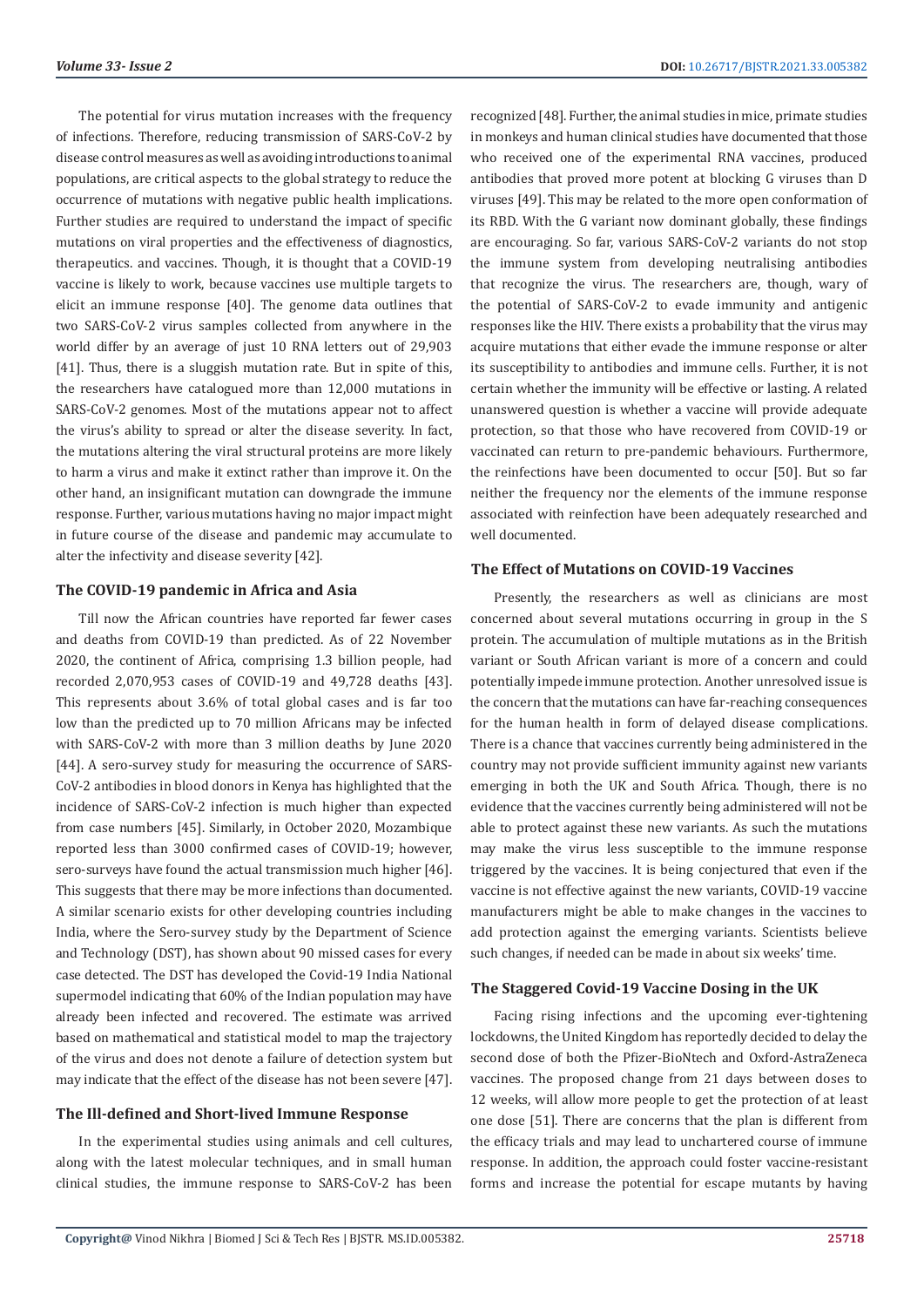so many people with incomplete protection into a community swamped with SARS-CoV-2 infections. There is another concern, the vaccination programme is covering the elderly citizens first, in whom the immune system does not function so well, and some may inevitably contract the disease while waiting for their second dose of vaccine which may also erode confidence in the vaccines.

The moves are borne of a desire to begin vaccinating as many people as quickly as possible. The moves are also based on evidence from 'certain subsets of studies' in participants in clinical trials, and on general principles of vaccinology rather than on actual research related to the specific vaccines being used [52]. The US-CDC has initially criticized the British move, though it appears that with the scarcity of enough vaccine doses in the immediate future, the US may also resort to such proposition, which may be followed by other countries around the world. The move has been endorsed by the WHO [53]. Further, the use of a non-matching second dose of vaccine is also disturbing. While there is reason to believe boosting with a different type of vaccine might be useful in some cases, particularly if the first dose is a vaccine like the AstraZeneca vaccine that uses a harmless virus onto which genetic material from SARS-2 has been fused. But the approach has not been studied in clinical trials and may lead to unfamiliar immune response.

# **Conclusion: Dealing with the Variants**

# **The RBD and Non-RBD Mutations**

The RBD of the S protein in SARS-CoV-2 plays a crucial role in binding with the hACE2 receptors required for viral entry. The intricate ACE2 receptor recognition mechanism of the SARS-CoV-2 virus regulates its infectivity and pathogenesis [54]. The mutations involving the RBD, thus, are associated with altered infectivity and possibly disease severity. On the other hand, the mutations distal to the RBD also impact the transmissibility and the antibody also appear to target non-RBD regions. A mutation in non-RBD region may lead to polybasic cleavage sites enhancement, via electrostatic interactions and hydration and influence the RBD-ACE2 binding affinity [55]. It has been noted that certain mutations in the new variants affect genomic targets used by the PCR tests. This may affect the ability of some tests to detect the virus. However, because most PCR tests detect more than one gene target, there is a small chance of a false negative result. Further, the mutations in various viral genes that help build glycan chains may influence the individual immune response, which is a serious concern relating to the antibody response to vaccines.

Recently, the actual sequence of the Pfizer mRNA vaccine was released [56]. The main difference in the vaccine code is that uracil has been replaced by 1-methyl-3'-pseudouridylyl, labelled as Ψ [57]. As such, the Ψ is accepted as normal uracil by the immune systems for the translation, transcription, and replication reactions related to the cell functions. But the substitutions stabilize the S structure, and the deployment of special 5' and 3' untranslated

regions before and after the main spike sequence. Whereas the Oxford-AstraZeneca vaccine contains the genetic material of the SARS-CoV-2 virus S protein. The new SARS-CoV-2 variants do not appear to affect the S protein significantly to prevent immune response to the COVID-19 vaccines.

#### **Immune Escape Variants and Disease Severity**

Several genetic variants associated with immune escape have emerged in global populations. An immune escape variant of the SARS-CoV-2 is a mutation in the virus that allows it to evade the immune system. The CSIR Institute of Genomics and Integrative Biology (CSIR-IGIB) team has identified 120 'immune escape variants' in SARS-CoV-2 from across the globe [58]. In addition, the team has identified at least 19 genetic variants including the S:N440K variant, which have ability to evade neutralising antibodies. Further, the team found 24 immune escape associated variants present in almost 70 per cent of the viruses sequenced from Australia. The analysis also suggests that N501Y mutation was present in a total of 290 genomes, including genomes from Australia, South Africa, USA, Denmark, and Brazil. It has been conjectured that the high rate of mutations in a virus may bring about its extinction. The speculation has been applied by Banerjee et al to SARS-CoV-2 with the hypothesis that the viral S glycoprotein is the key to receptor binding, fusion, and cell entry leading to host cell infection, and increasing spike mutations may lower the viral fitness [59]. The authors used the genomic sequences of 630 Indian isolates retrieved from the GISAID database and found 41 and 22 mutations in the S1 and S2 subunits of the spike, respectively. Tracing the mutations showed that over two-thirds had lower spike-receptor stability than the ancestral genome, which implied that the rapid build-up of mutations in the recent variants leads to a loss of fitness compared to their ancestors. Thus, irreversible accumulation of harmful mutations causes a species to die out gradually. Similarly, accumulation of beneficial mutations can lead to enhanced viral fitness.

The number of infected cases, deaths, and mortality rates related to COVID-19 vary from country to country. The reasons of these differences are several [60]. In a study, Toyoshima et al identified a total of 1234 mutations by comparing with the reference SARS-CoV-2 sequence. Through a hierarchical clustering based on the mutant frequencies, the 28 countries were classified into three clusters showing different fatality rates of COVID-19. In the analysis, the authors correlated the ORF1ab 4715L and S protein 614G variants with fatality rates. They documented that BCG-vaccination status was significantly associated with the fatality rates as well as number of infected cases in a community. In addition, the frequency of certain HLA alleles, including HLA-A\*11:01, was significantly associated with the fatality rates. These findings suggest that apart from SARS-CoV-2 mutations, BCG-vaccination status and a host genetic factors including HLA genotypes might affect the susceptibility to SARS-CoV-2 infection or severity of COVID-19.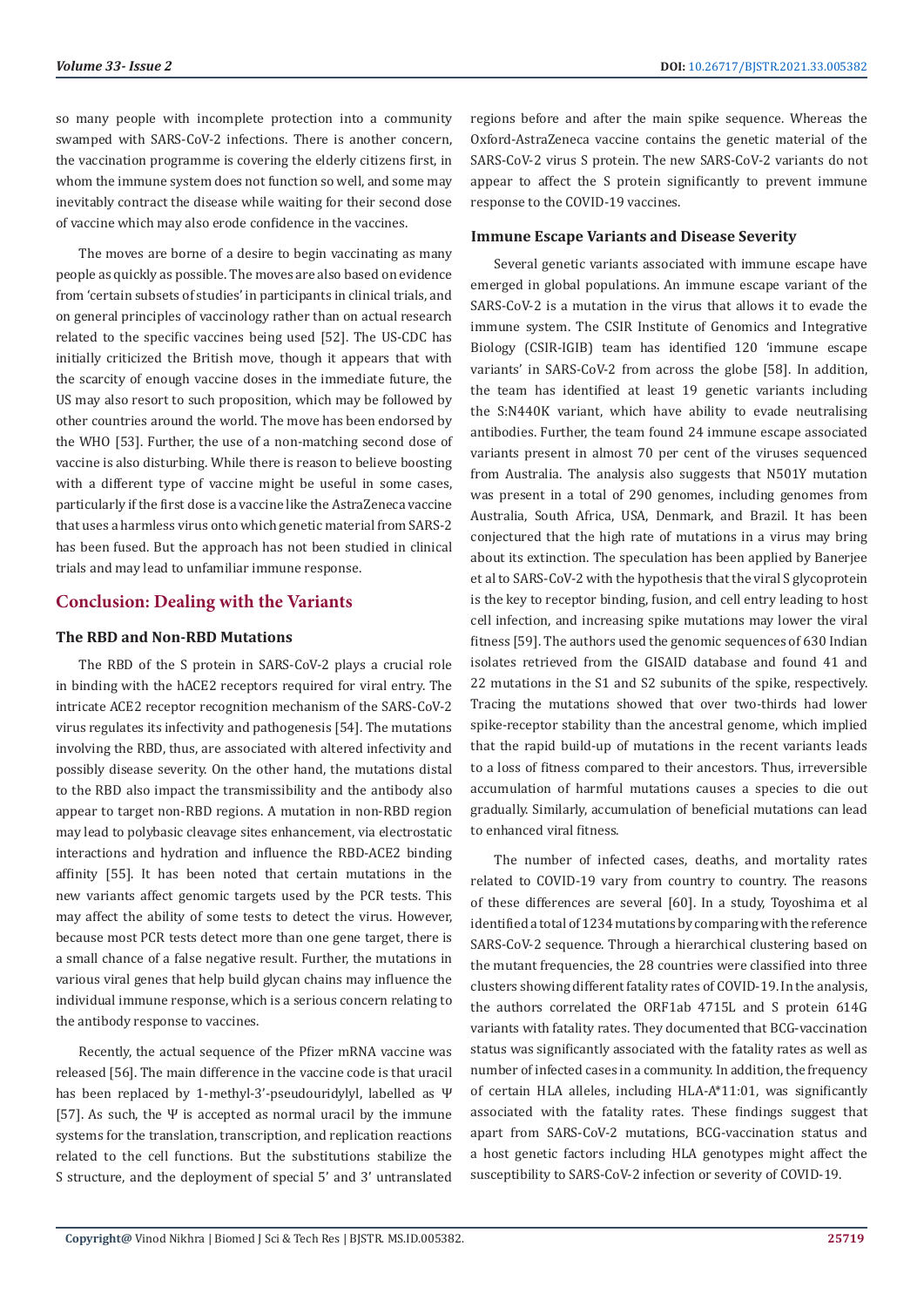#### **The Impact of SARS-CoV-2 Variants**

SARS-CoV-2, the virus that causes COVID-19, has had a major impact on human health globally by infecting large number of people, causing severe disease in some, and being associated health sequelae resulting in short-term as well as long-term morbidity and excess mortality, especially among older and vulnerable populations. It has led to interruption of routine healthcare services, trade, education and many other societal functions, and travel disruptions. Multiple SARS-CoV-2 variants are circulating globally, and several new variants have emerged lately in the last quarter of 2020.

Some of the potential consequences of emerging variants are the following:

a) Rapid transmission - There is already evidence that one mutation, D614G, confers increased ability to spread more quickly than the wild-type SARS-CoV-2. Other variants, the British VUI-202012/01 variant and the South African 5O1Y.V2 Variant are also associated with enhanced infectivity.

b) Disease severity - There is no evidence so far that the recently identified SARS-CoV-2 variants cause more severe disease than earlier ones.

c) Ability to evade detection – The variants may evade certain diagnostic tests. However, most commercial PCR tests have multiple targets to detect the virus, so if the mutations impact some targets, the PCR will still work.

d) Likelihood of decreased susceptibility to antiviral drugs such as remdesivir and favipiravir, and other therapeutic agents such as monoclonal antibodies.

e) Likelihood of evading natural or vaccine-induced immunity. The multiple mutations in the S protein may confer ability to evade immunity induced by vaccines or by natural infection.

#### **The Impact of SARS-CoV-2 Variants**

The WHO is working with various countries to identify how current surveillance systems can be amplified and adapted to evaluate potential virus variations through ongoing systematic clinical and epidemiologic surveillance. In addition, it aims to establish of genetic sequencing capacity where possible and providing access to analyze samples for genomic sequencing and phylogenetic analysis. As part of WHO's SARS-CoV-2 global laboratory network, the Virus Evolution Working Group (VEWG), established in June 2020, is a specific operating group for the virus evolution related observation and analysis.

The VEWG aims to –

a) Strengthen mechanisms to identify and prioritize potentially relevant mutations.

b) Early detection of relevant mutations and their potential impacts related to viral transmission and virulence, with relevance to available and prospective countermeasures including diagnostics and therapeutics.

c) Study of the impact of specific mutations, including in vitro and in vivo studies of variants in laboratory.

d) Sharing of full genome sequences and facilitating detailed analyses by scientists with expertise.

Simultaneously, there is need to reduce transmission of SARS-CoV-2 by using established disease control measures as well as avoiding introductions to animal populations as part of the global strategy to reduce the occurrence of mutations that may have potential negative public health implications [61]. Further, the increased transmissibility has potential for higher case incidence, leading to increased COVID-19 related hospitalizations, morbidity, and deaths. As warned by the WHO, a more intensive public health response may be necessary to control variant transmission.

# **Footnotes**

a) Dr Vinod Nikhra - Affiliation – Senior Chief Medical Officer and Consultant, Department of Medicine, Hindu Rao Hospital and NDMC Medical College, New Delhi, India

b) Email: drvinodnikhra@gmail.com Alt. email: drvinodnikhra@rediffmail.com

- c) ORCiD: orcid.org/0000-0003-0859-5232
- d) Disclosures None

e) The Table 1 and 2 in this Review Paper are subject to Copyright by Dr Vinod Nikhra.

#### **References**

- 1. [\(2020\) Max Planck Institute for the Science of Human History. COVID-19](https://www.sciencedaily.com/releases/2020/09/200914112206.htm) [is here to stay for the foreseeable future: Future of field-based sciences](https://www.sciencedaily.com/releases/2020/09/200914112206.htm) [in the time of coronavirus. ScienceDaily.](https://www.sciencedaily.com/releases/2020/09/200914112206.htm)
- 2. [Nikhra V \(2021\) Exploring COVID-19: Relating the Spike Protein to](https://www.researchgate.net/publication/348432437_Exploring_COVID-19_Relating_the_Spike_Protein_to_Infectivity_Pathogenicity_and_Immunogenicity) [Infectivity, Pathogenicity, and Immunogenicity. ResearchGate.](https://www.researchgate.net/publication/348432437_Exploring_COVID-19_Relating_the_Spike_Protein_to_Infectivity_Pathogenicity_and_Immunogenicity)
- 3. [Van Regenmortel MH, Mahy BW \(2004\) Emerging issues in virus](https://www.ncbi.nlm.nih.gov/pmc/articles/PMC3322749/) [taxonomy. Emerg Infect Dis 10\(1\): 8-13.](https://www.ncbi.nlm.nih.gov/pmc/articles/PMC3322749/)
- 4. [Walker PJ, Siddell SG, Lefkowitz EJ \(2020\) Changes to virus taxonomy](https://pubmed.ncbi.nlm.nih.gov/32816125/) [and the Statutes ratified by the International Committee on Taxonomy](https://pubmed.ncbi.nlm.nih.gov/32816125/) [of Viruses \(2020\). Arch Virol. 165\(11\): 2737-2748.](https://pubmed.ncbi.nlm.nih.gov/32816125/)
- 5. [Kuhn JH, Bao Y, Sina Bavari S \(2012\) Virus nomenclature below the](https://pubmed.ncbi.nlm.nih.gov/23001720/) [species level: a standardized nomenclature for natural variants of](https://pubmed.ncbi.nlm.nih.gov/23001720/) [viruses assigned to the family Filoviridae. Archives of Virology 158\(1\):](https://pubmed.ncbi.nlm.nih.gov/23001720/) [301-311.](https://pubmed.ncbi.nlm.nih.gov/23001720/)
- 6. [https://www.gisaid.org/references/statements-clarifications/clade](https://www.gisaid.org/references/statements-clarifications/clade-and-lineage-nomenclature-aids-in-genomicepidemiology-of-active-hcov-19-viruses/)[and-lineage-nomenclature-aids-in-genomicepidemiology-of-active](https://www.gisaid.org/references/statements-clarifications/clade-and-lineage-nomenclature-aids-in-genomicepidemiology-of-active-hcov-19-viruses/)[hcov-19-viruses/](https://www.gisaid.org/references/statements-clarifications/clade-and-lineage-nomenclature-aids-in-genomicepidemiology-of-active-hcov-19-viruses/)
- 7. <https://nextstrain.org/sars-cov-2/>
- 8. [Guan Q, Sadykova M, Mfarreja S \(2020\) Genetic barcode of SARS-](https://pubmed.ncbi.nlm.nih.gov/32841689/)[CoV-2 for monitoring global distribution of different clades during the](https://pubmed.ncbi.nlm.nih.gov/32841689/) [COVID-19 pandemic. International Journal of Infectious Diseases 100:](https://pubmed.ncbi.nlm.nih.gov/32841689/) [216-223.](https://pubmed.ncbi.nlm.nih.gov/32841689/)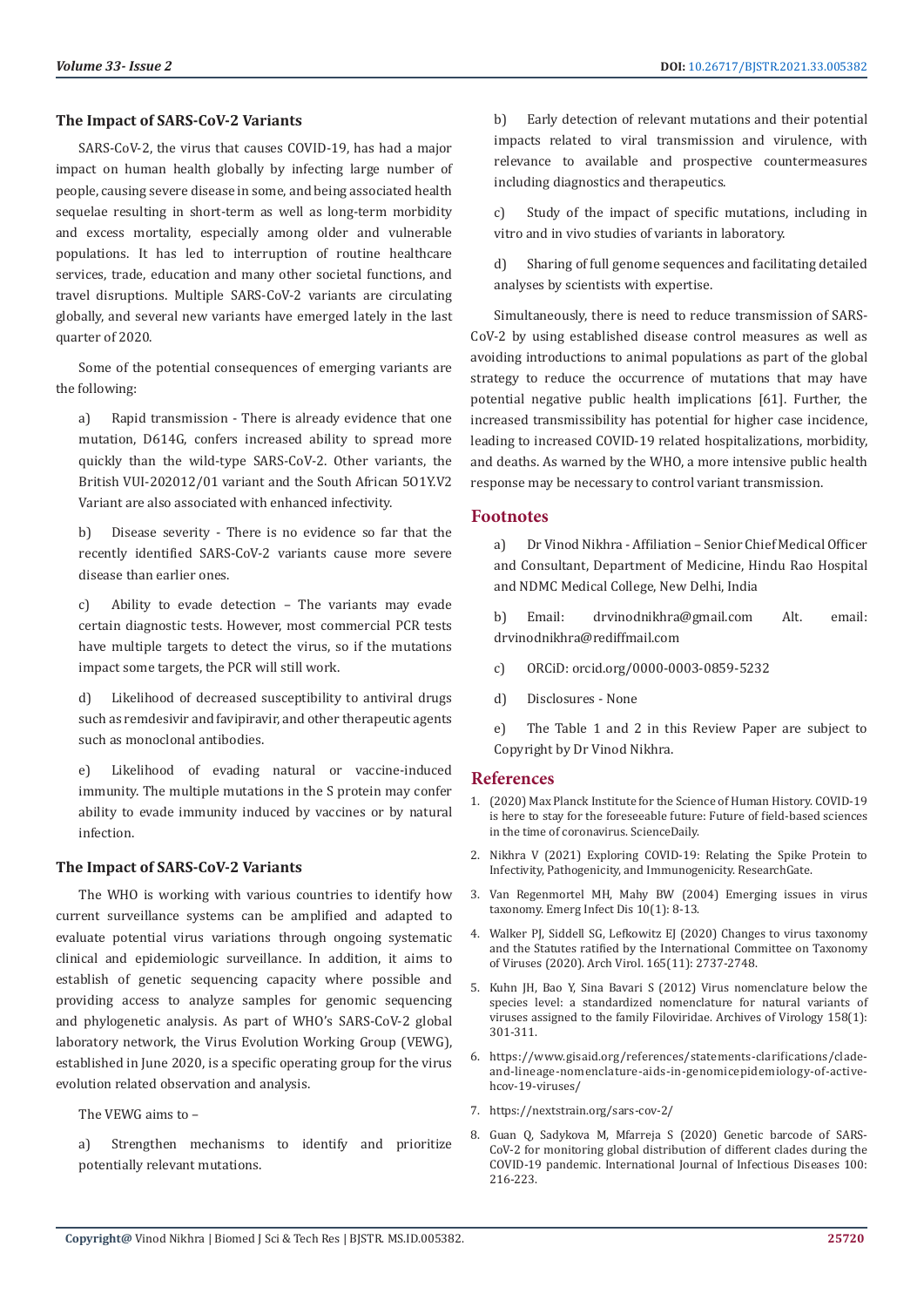- 9. [Rambaut A, Loman N, Pybus O \(2020\) On behalf of COVID-19 Genomics](https://virological.org/t/preliminary-genomic-characterisation-of-an-emergent-sars-cov-2-lineage-in-the-uk-defined-by-a-novel-set-of-spike-mutations/563)  [Consortium UK \(CoG-UK\). Preliminary genomic characterisation of an](https://virological.org/t/preliminary-genomic-characterisation-of-an-emergent-sars-cov-2-lineage-in-the-uk-defined-by-a-novel-set-of-spike-mutations/563)  [emergent SARS-CoV-2 lineage in the UK defined by a novel set of spike](https://virological.org/t/preliminary-genomic-characterisation-of-an-emergent-sars-cov-2-lineage-in-the-uk-defined-by-a-novel-set-of-spike-mutations/563)  [mutations. SARS-CoV-2 coronavirus, nCoV-2019 Genomic Epidemiology.](https://virological.org/t/preliminary-genomic-characterisation-of-an-emergent-sars-cov-2-lineage-in-the-uk-defined-by-a-novel-set-of-spike-mutations/563)
- 10. [Koyama T, Platt D, Parida L \(2020\) Variant analysis of SARS-CoV-2](https://www.ncbi.nlm.nih.gov/pmc/articles/PMC7375210/)  [genomes. Bulletin of the World Health Organization 98\(7\): 495-504.](https://www.ncbi.nlm.nih.gov/pmc/articles/PMC7375210/)
- 11. [Naqvi AAT, Fatima K, Mohammad T \(2020\) Insights into SARS-CoV-2](https://pubmed.ncbi.nlm.nih.gov/32544429/)  [genome, structure, evolution, pathogenesis and therapies: Structural](https://pubmed.ncbi.nlm.nih.gov/32544429/)  [genomics approach. Biochimica et Biophysica Acta \(BBA\) - Molecular](https://pubmed.ncbi.nlm.nih.gov/32544429/)  [Basis of Disease 1866\(10\): 165878.](https://pubmed.ncbi.nlm.nih.gov/32544429/)
- 12. [Robson F, Khan KS, Le TK \(2020\) Coronavirus RNA Proofreading:](https://pubmed.ncbi.nlm.nih.gov/32853546/)  [Molecular Basis and Therapeutic Targeting. Molecular Cell 79\(5\): 710-](https://pubmed.ncbi.nlm.nih.gov/32853546/) [727.](https://pubmed.ncbi.nlm.nih.gov/32853546/)
- 13. [Andrés C, Garcia Cehic D, Gregori J \(2020\) Naturally occurring SARS-](https://pubmed.ncbi.nlm.nih.gov/32752979/)[CoV-2 gene deletions close to the spike S1/S2 cleavage site in the viral](https://pubmed.ncbi.nlm.nih.gov/32752979/)  [quasi species of COVID19 patients. Emerg Microbes Infect 9\(1\): 1900-](https://pubmed.ncbi.nlm.nih.gov/32752979/) [1911.](https://pubmed.ncbi.nlm.nih.gov/32752979/)
- 14. [SA Kemp, RP Datir, DA Collier \(2020\) Recurrent emergence and](https://www.biorxiv.org/content/10.1101/2020.12.14.422555v2)  [transmission of a SARS-CoV-2 Spike deletion ΔH69/ΔV70. bioRxiv](https://www.biorxiv.org/content/10.1101/2020.12.14.422555v2)  [preprint.](https://www.biorxiv.org/content/10.1101/2020.12.14.422555v2)
- 15. [Wang F, Huang S, Gao R \(2020\) Initial whole-genome sequencing and](https://pubmed.ncbi.nlm.nih.gov/33298875/)  [analysis of the host genetic contribution to COVID-19 severity and](https://pubmed.ncbi.nlm.nih.gov/33298875/)  [susceptibility. Cell Discov 6\(1\): 83.](https://pubmed.ncbi.nlm.nih.gov/33298875/)
- 16. [Yang HC, Chen CV, Wang JH \(2020\) Analysis of genomic distributions](https://www.pnas.org/content/117/48/30679)  [of SARS-CoV-2 reveals a dominant strain type with strong allelic](https://www.pnas.org/content/117/48/30679)  [associations. PNAS 117\(48\): 30679-30686.](https://www.pnas.org/content/117/48/30679)
- 17. [Baric RS \(2020\) Emergence of a Highly Fit SARS-CoV-2 Variant. NEJM.](https://pubmed.ncbi.nlm.nih.gov/33326716/)  [383\(27\): 2684-2686.](https://pubmed.ncbi.nlm.nih.gov/33326716/)
- 18. [Korber B, Fischer WM, Gnanakaran S \(2020\) Tracking changes in SARS-](https://www.sciencedirect.com/science/article/pii/S0092867420308205)[CoV-2 spike: evidence that D614G increases infectivity of the COVID-19](https://www.sciencedirect.com/science/article/pii/S0092867420308205)  [Virus. Cell 182\(4\): 812-827.](https://www.sciencedirect.com/science/article/pii/S0092867420308205)
- 19. Zhang L, Jackson CB, Mou H (2020) The D614G mutation in the SARS-CoV-2 spike protein reduces S1 shedding and increases infectivity. bioRxiv preprint.
- 20. [Plante JA, Liu Y, Liu J \(2020\) Spike mutation D614G alters SARS-CoV-2](https://www.nature.com/articles/s41586-020-2895-3)  [fitness and neutralization susceptibility. Nature.](https://www.nature.com/articles/s41586-020-2895-3)
- 21. [Hou YJ, Chiba S, Halfmann P \(2020\) SARS-CoV-2 D614G Variant Exhibits](https://www.ncbi.nlm.nih.gov/pmc/articles/PMC7536872/)  [Enhanced Replication ex vivo and Earlier Transmission in vivo. Preprint.](https://www.ncbi.nlm.nih.gov/pmc/articles/PMC7536872/)  [bioRxiv 9\(28\): 317685.](https://www.ncbi.nlm.nih.gov/pmc/articles/PMC7536872/)
- 22. [Zhang L, Jackson CB, Mou H \(2020\) SARS-CoV-2 spike-protein D614G](https://www.nature.com/articles/s41467-020-19808-4)  [mutation increases virion spike density and infectivity. Nat Commun 11:](https://www.nature.com/articles/s41467-020-19808-4)  [6013.](https://www.nature.com/articles/s41467-020-19808-4)
- 23.(2020) Threat Assessment Brief: Rapid increase of a SARS-CoV-2 variant with multiple spike protein mutations observed in the United Kingdom (PDF) (Report). European Centre for Disease Prevention and Control (ECDC).
- 24.[\(2020\) Emerging SARS-CoV-2 Variants in UK Like the B.1.1.7 Strain and](https://www.biogenetech.co.th/wp-content/uploads/2020/12/2-Emerging.pdf)  [the 501.V2 Strain in South Africa And Elsewhere Will Change Course Of](https://www.biogenetech.co.th/wp-content/uploads/2020/12/2-Emerging.pdf)  [COVID-19 Badly.](https://www.biogenetech.co.th/wp-content/uploads/2020/12/2-Emerging.pdf)
- 25. [European CDC on B.1.1.7 mutant.](https://www.ecdc.europa.eu/sites/default/files/documents/SARS-CoV-2-variant-multiple-spike-protein-mutations-United-Kingdom.pdf)
- 26. [Chand M, Hopkins S, Dabrera G \(2020\) Investigation of novel SARS-](https://assets.publishing.service.gov.uk/government/uploads/system/uploads/attachment_data/file/950823/Variant_of_Concern_VOC_202012_01_Technical_Briefing_3_-_England.pdf)[COV-2 variant: Variant of Concern 202012/01 \(Report\). Public Health](https://assets.publishing.service.gov.uk/government/uploads/system/uploads/attachment_data/file/950823/Variant_of_Concern_VOC_202012_01_Technical_Briefing_3_-_England.pdf)  [England.](https://assets.publishing.service.gov.uk/government/uploads/system/uploads/attachment_data/file/950823/Variant_of_Concern_VOC_202012_01_Technical_Briefing_3_-_England.pdf)
- 27. CDC on B.1.1.7 mutant.
- 28.[\(2020\) COG-UK update on SARS-CoV-2 Spike mutations of special](https://www.cogconsortium.uk/wp-content/uploads/2021/01/Report-2_COG-UK_SARS-CoV-2-Mutations.pdf)  [interest | Report 1 \(PDF\) \(Report\). COVID-19 Genomics UK Consortium](https://www.cogconsortium.uk/wp-content/uploads/2021/01/Report-2_COG-UK_SARS-CoV-2-Mutations.pdf)  [\(COG-UK\). pp. 7.](https://www.cogconsortium.uk/wp-content/uploads/2021/01/Report-2_COG-UK_SARS-CoV-2-Mutations.pdf)
- 29. [https://www.sciencemediacentre.org/expert-reaction-to-pms-and](https://www.sciencemediacentre.org/expert-reaction-to-pms-and-cmos-statements-about-new-restrictions-and-the-new-sars-cov-2-variant/)[cmos-statements-about-new-restrictions-and-the-new-sars-cov-2](https://www.sciencemediacentre.org/expert-reaction-to-pms-and-cmos-statements-about-new-restrictions-and-the-new-sars-cov-2-variant/) [variant/](https://www.sciencemediacentre.org/expert-reaction-to-pms-and-cmos-statements-about-new-restrictions-and-the-new-sars-cov-2-variant/)
- 30. [WHO SARS-CoV-2 Variants.](https://www.who.int/csr/don/31-december-2020-sars-cov2-variants/en/)
- 31. [Greaney AJ, Loes AN, Crawford KHD \(2020\) Comprehensive mapping](https://www.biorxiv.org/content/10.1101/2020.12.31.425021v1) [of mutations to the SARS-CoV-2 receptor-binding domain that affect](https://www.biorxiv.org/content/10.1101/2020.12.31.425021v1) [recognition by polyclonal human serum antibodies. biorxiv preprint.](https://www.biorxiv.org/content/10.1101/2020.12.31.425021v1)
- 32. [WebMD Health News. New COVID 'Super Strains' Could Disrupt Life](https://www.webmd.com/lung/news/20210107/new-covid-super-strains-could-disrupt-life-again) [Again.](https://www.webmd.com/lung/news/20210107/new-covid-super-strains-could-disrupt-life-again)
- 33.[\(2020\) WHO SARS-CoV-2 mink-associated variant strain Denmark,](https://www.who.int/csr/don/06-november-2020-mink-associated-sars-cov2-denmark/en/) [Disease Outbreak News.](https://www.who.int/csr/don/06-november-2020-mink-associated-sars-cov2-denmark/en/)
- 34.[\(2020\) Detection of new SARS-CoV-2 variants related to mink.](https://www.ecdc.europa.eu/sites/default/files/documents/RRA-SARS-CoV-2-in-mink-12-nov-2020.pdf)
- 35.[\(2020\) Nigeria identifies new variant of COVID-19 in samples collected](https://www.devdiscourse.com/news-source/Devdiscourse%20News%20Desk) [in August: Report. Devdiscourse News Desk Updated 22-12-2020.](https://www.devdiscourse.com/news-source/Devdiscourse%20News%20Desk)
- 36. [Pereira F \(2020\) Evolutionary dynamics of the SARS-CoV-2 ORF8](https://www.researchgate.net/publication/344089246_Evolutionary_dynamics_of_the_SARS-CoV-2_ORF8_accessory_gene) [accessory gene. Infect Genet Evol 85: 104525.](https://www.researchgate.net/publication/344089246_Evolutionary_dynamics_of_the_SARS-CoV-2_ORF8_accessory_gene)
- 37. Jolly B, Rophina M, Shamnath A (2020) Genetic epidemiology of variants associated with immune escape from global SARS-CoV-2 genomes. bioRxiv preprint.
- 38. [Yi C, Sun X, Ye J \(2020\) Key residues of the receptor binding motif in the](https://pubmed.ncbi.nlm.nih.gov/32415260/) [spike protein of SARS-CoV-2 that interact with ACE2 and neutralizing](https://pubmed.ncbi.nlm.nih.gov/32415260/) [antibodies. Cellular & Molecular Immunology 17\(6\): 621-630.](https://pubmed.ncbi.nlm.nih.gov/32415260/)
- 39. Ou J, Zhou Z, Dai R, Zhang J, Lan W, et al. (2020) Emergence of RBD mutations in circulating SARS-CoV-2 strains enhancing the structural stability and human ACE2 receptor affinity of the spike protein. [preprint]. Cold Spring Habor: medRxiv
- 40. [Koyama T, Weeraratne D, Snowdon JL, Parida L \(2020\) Emergence](https://pubmed.ncbi.nlm.nih.gov/32357545/) [of drift variants that may affect COVID-19 vaccine development and](https://pubmed.ncbi.nlm.nih.gov/32357545/) [antibody treatment. Pathogens 9\(5\): 324.](https://pubmed.ncbi.nlm.nih.gov/32357545/)
- 41. [Mercatelli D, Giorgi FM \(2020\) Geographic and Genomic Distribution of](https://www.ncbi.nlm.nih.gov/pmc/articles/PMC7387429/) [SARS-CoV-2 Mutations. Front. Microbiol 11: 1800.](https://www.ncbi.nlm.nih.gov/pmc/articles/PMC7387429/)
- 42. [Day T, Gandon S, Lion S \(2020\) On the evolutionary epidemiology of](https://www.cell.com/current-biology/pdf/S0960-9822(20)30847-2.pdf) [SARS-CoV-2. Current Biology 30: R849-R857.](https://www.cell.com/current-biology/pdf/S0960-9822(20)30847-2.pdf)
- 43.[\(2020\) Africa Centres for Disease Control and Prevention, Latest updates](https://africacdc.org/covid-19/) [on the COVID-19 crisis in Africa.](https://africacdc.org/covid-19/)
- 44. [Walker PG, Whittaker C, Watson O \(2020\) Report 12 The global impact](http://www.imperial.ac.uk/mrc-global-infectious-disease-analysis/covid-19/report-12-global-impact-covid-19/) [of COVID-19 and strategies for mitigation and suppression.](http://www.imperial.ac.uk/mrc-global-infectious-disease-analysis/covid-19/report-12-global-impact-covid-19/)
- 45. Uyoga S, Adetifa IMO, Karanja HK (2021) Seroprevalence of anti-SARS-CoV-2 IgG antibodies in Kenyan blood donors. Science 371(6524): 79- 82
- 46. [Frey A \(2020\) Mozambique: 3.79 per cent of Maputo residents exposed](https://clubofmozambique.com/news/mozambique-3-79-per-cent-of-maputo-residents-exposed-to-coronavirus-170252/) [to coronavirus. Club of Mozambique.](https://clubofmozambique.com/news/mozambique-3-79-per-cent-of-maputo-residents-exposed-to-coronavirus-170252/)
- 47. [https://www.businesstoday.in/latest/trends/india-may-have-missed-](https://www.businesstoday.in/latest/trends/india-may-have-missed-90-infections-for-every-detected-covid-19-case/story/425175.html)[90-infections-for-every-detected-covid-19-case/story/425175.html](https://www.businesstoday.in/latest/trends/india-may-have-missed-90-infections-for-every-detected-covid-19-case/story/425175.html)
- 48. [Florindo HF, Kleiner R, Vaskovich Koubi D \(2020\) Immune-mediated](https://pubmed.ncbi.nlm.nih.gov/32661375/) [approaches against COVID-19. Nat. Nanotechnol 15\(8\): 630-645.](https://pubmed.ncbi.nlm.nih.gov/32661375/)
- 49. [Poland GA, Ovsyannikova IG, Kennedy RB \(2020\) SARS-CoV-2 immunity:](https://www.thelancet.com/journals/lancet/article/PIIS0140-6736(20)32137-1/fulltext) [review and applications to phase 3 vaccine candidates. Lancet](https://www.thelancet.com/journals/lancet/article/PIIS0140-6736(20)32137-1/fulltext) [396\(10262\): 1595-1606.](https://www.thelancet.com/journals/lancet/article/PIIS0140-6736(20)32137-1/fulltext)
- 50. [Tillett RL, Sevinsky JR, Hartley PD \(2020\) Genomic evidence for](https://www.thelancet.com/journals/laninf/article/PIIS1473-3099(20)30764-7/fulltext) [reinfection with SARS-CoV-2: a case study. The Lancet Inf Dis 21\(1\): 52-](https://www.thelancet.com/journals/laninf/article/PIIS1473-3099(20)30764-7/fulltext) [58.](https://www.thelancet.com/journals/laninf/article/PIIS1473-3099(20)30764-7/fulltext)
- 51.[\(2021\) Health and Science News. The UK is delaying second vaccine](https://www.cnbc.com/2021/01/05/the-uk-is-delaying-second-pfizer/biontech-shot-heres-what-we-know.html) [shots and it's proving controversial. Here's what we know so far.](https://www.cnbc.com/2021/01/05/the-uk-is-delaying-second-pfizer/biontech-shot-heres-what-we-know.html)
- 52.[\(2021\) Opinions It's time to consider delaying the second dose of](https://www.washingtonpost.com/opinions/2021/01/03/its-time-consider-delaying-second-dose-coronavirus-vaccine/) [coronavirus vaccine.](https://www.washingtonpost.com/opinions/2021/01/03/its-time-consider-delaying-second-dose-coronavirus-vaccine/)